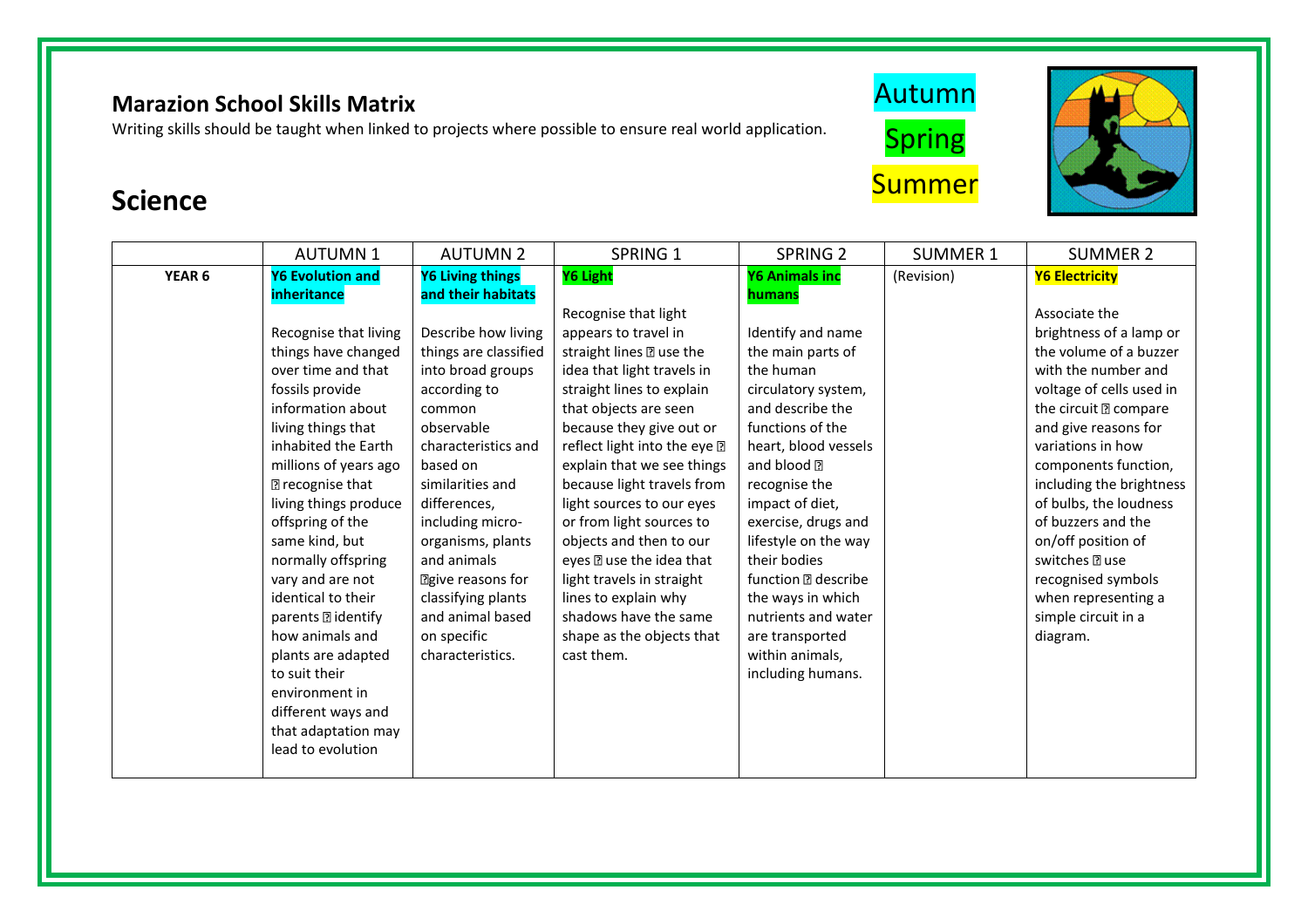## **Working Scientifically – Statutory Requirements for Y5/6**

During years 5 and 6, pupils should be taught to use the following practical scientific methods, processes and skills through the teaching of the programme of study content:

planning different types of scientific enquiries to answer questions, including recognising and controlling variables where necessary

taking measurements, using a range of scientific equipment, with increasing accuracy and precision, taking repeat readings when appropriate

D recording data and results of increasing complexity using scientific diagrams and labels, classification keys, tables, scatter graphs, bar and line graphs

using test results to make predictions to set up further comparative and fair tests

D reporting and presenting findings from enquiries, including conclusions, causal relationships and explanations of and degree of trust in results, in oral and written forms such as displays and other presentations

identifying scientific evidence that has been used to support or refute ideas or arguments.

| <b>YEAR 5</b> | <b>Y5 Properties and</b> | <b>Y5 Forces</b>        | <b>Y5 Earth and Space</b>    | <b>Y5 Forces</b>       | <b>Y5 Animals</b>         | <b>Y5 Living things and</b> |
|---------------|--------------------------|-------------------------|------------------------------|------------------------|---------------------------|-----------------------------|
|               | changes of materials     |                         |                              |                        | including humans          | their habitats              |
|               |                          | <b>D</b> Identify the   | <b>Describe the movement</b> | <b>Explain that</b>    |                           |                             |
|               | <b>D</b> Compare and     | effects of air          | of the Earth, and other      | unsupported objects    | Describe the              | <b>Describe the</b>         |
|               | group together           | resistance, water       | planets, relative to the     | fall towards the Earth | changes as humans         | differences in the life     |
|               | everyday materials       | resistance and          | Sun in the solar system      | because of the force   | develop to old age.       | cycles of a mammal, an      |
|               | on the basis of their    | friction, that act      | <b>D</b> describe the        | of gravity acting      |                           | amphibian, an insect        |
|               | properties, including    | between moving          | movement of the Moon         | between the Earth      | <b>Y5 Properties and</b>  | and a bird                  |
|               | their hardness,          | surfaces                | relative to the Earth        | and the falling object | changes of                | a describe the life         |
|               | solubility,              | <b>E</b> Recognise that | <b>describe the Sun,</b>     |                        | materials                 | process of                  |
|               | transparency,            | some mechanisms,        | <b>Earth and Moon as</b>     |                        |                           | reproduction in some        |
|               | conductivity             | including levers,       | approximately spherical      |                        | <b>Z know that some</b>   | plants and animals.         |
|               | (electrical and          | pulleys and gears,      | bodies                       |                        | materials will            |                             |
|               | thermal), and            | allow a smaller         | a use the idea of the        |                        | dissolve in liquid to     |                             |
|               | response to magnets      | force to have a         | Earth's rotation to          |                        | form a solution, and      |                             |
|               |                          | greater effect.         | explain day and night        |                        | describe how to           |                             |
|               |                          |                         | and the apparent             |                        | recover a substance       |                             |
|               |                          |                         | movement of the sun          |                        | from a solution           |                             |
|               |                          |                         | across the sky.              |                        | <b>Z</b> use knowledge of |                             |
|               |                          |                         |                              |                        | solids, liquids and       |                             |
|               |                          |                         |                              |                        | gases to decide how       |                             |
|               |                          |                         |                              |                        | mixtures might be         |                             |
|               |                          |                         |                              |                        | separated, including      |                             |
|               |                          |                         |                              |                        | through filtering,        |                             |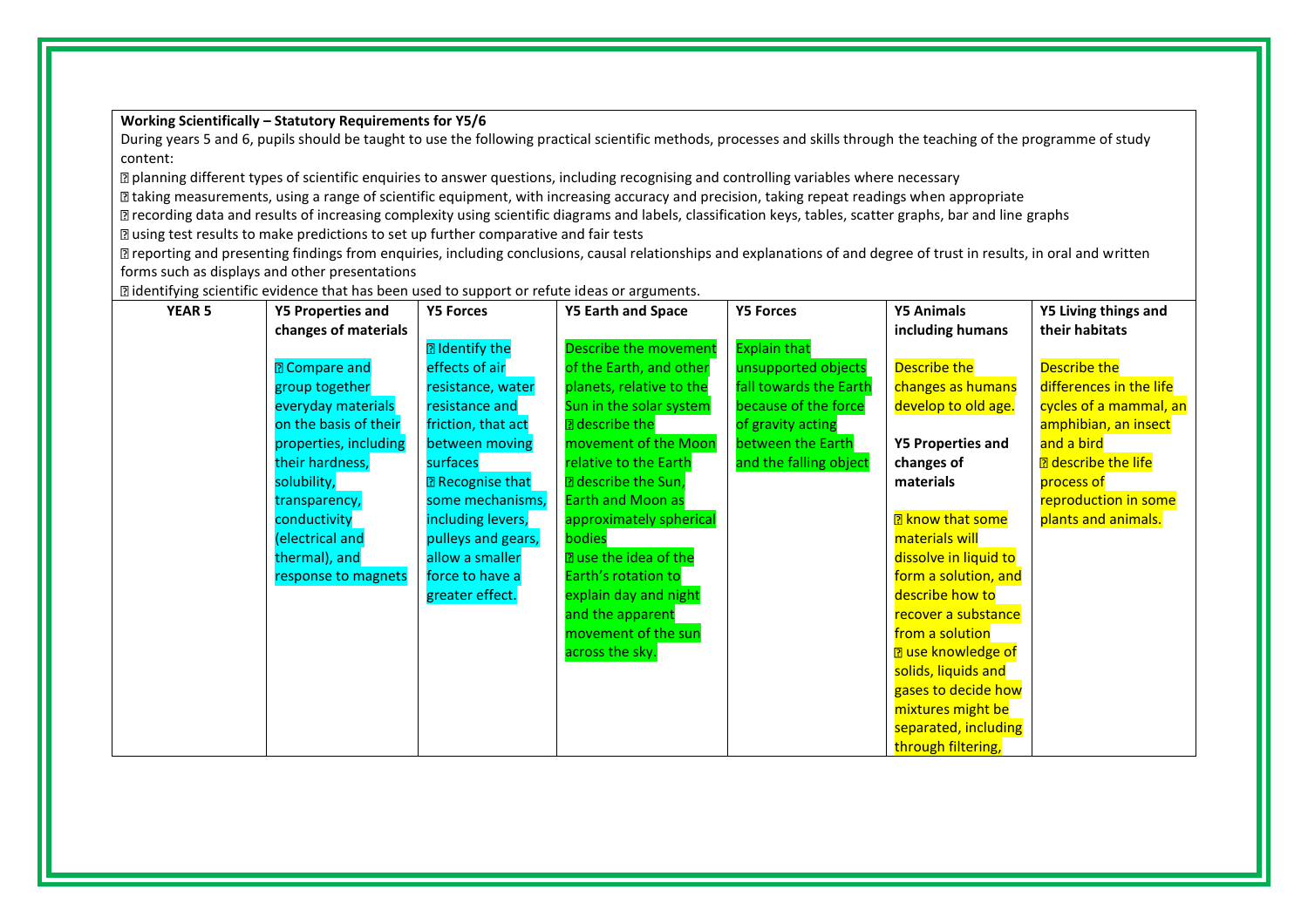|        |                     |                      |                             | sieving and<br>evaporating                      |                             |
|--------|---------------------|----------------------|-----------------------------|-------------------------------------------------|-----------------------------|
|        |                     |                      |                             | <b>a</b> give reasons,                          |                             |
|        |                     |                      |                             | based on evidence                               |                             |
|        |                     |                      |                             | from comparative                                |                             |
|        |                     |                      |                             | and fair tests, for                             |                             |
|        |                     |                      |                             | the particular uses                             |                             |
|        |                     |                      |                             | of everyday                                     |                             |
|        |                     |                      |                             | materials, including                            |                             |
|        |                     |                      |                             | metals, wood and                                |                             |
|        |                     |                      |                             | plastic                                         |                             |
|        |                     |                      |                             | a demonstrate that                              |                             |
|        |                     |                      |                             | dissolving, mixing                              |                             |
|        |                     |                      |                             | and changes of                                  |                             |
|        |                     |                      |                             | state are reversible                            |                             |
|        |                     |                      |                             | changes                                         |                             |
|        |                     |                      |                             | <b>D</b> explain that some<br>changes result in |                             |
|        |                     |                      |                             | the formation of                                |                             |
|        |                     |                      |                             | new materials, and                              |                             |
|        |                     |                      |                             | that this kind of                               |                             |
|        |                     |                      |                             | change is not                                   |                             |
|        |                     |                      |                             | usually reversible,                             |                             |
|        |                     |                      |                             | including changes                               |                             |
|        |                     |                      |                             | associated with                                 |                             |
|        |                     |                      |                             | burning and the                                 |                             |
|        |                     |                      |                             | action of acid on                               |                             |
|        |                     |                      |                             | bicarbonate of                                  |                             |
|        |                     |                      |                             | soda.                                           |                             |
|        |                     |                      |                             |                                                 |                             |
| YEAR 4 | Y4 States of matter | Y4 Living things and | Y4 Sound                    | <b>Y4 Electricity</b>                           | <b>Y4 Animals including</b> |
|        |                     | their habitats       |                             |                                                 | humans                      |
|        | compare and group   | (classification)     | <b>Didentify how sounds</b> | <b>a</b> identify common                        |                             |
|        | materials together, |                      | are made, associating       | appliances that run                             | describe the simple         |
|        | according to        |                      | some of them with           | on electricity                                  | functions of the basic      |
|        | whether they are    |                      | something vibrating         |                                                 |                             |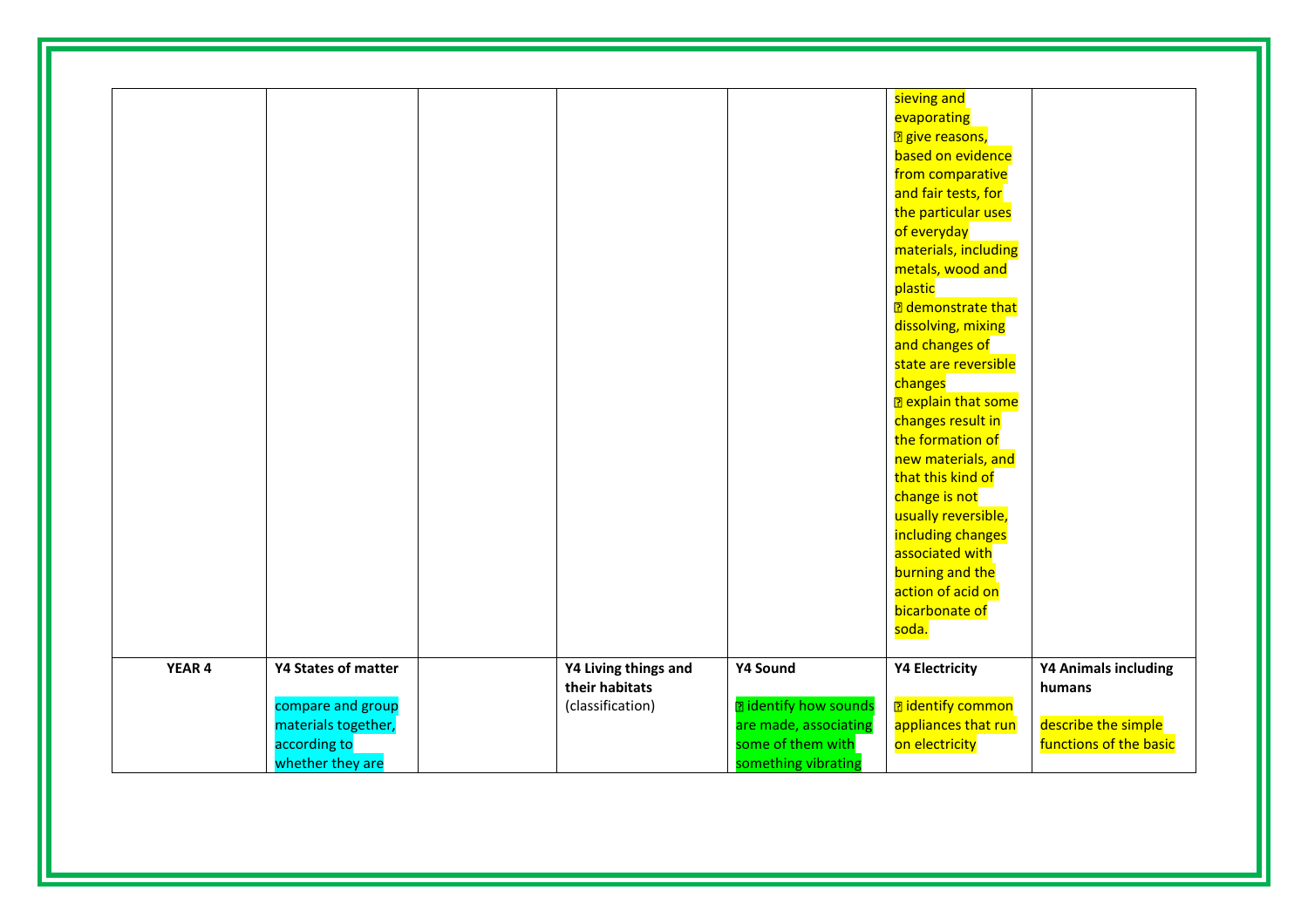| solids, liquids or        | recognise that living       | <b>The patterns</b>     | <b>Z</b> construct a simple | parts of the digestive   |
|---------------------------|-----------------------------|-------------------------|-----------------------------|--------------------------|
| gases                     | things can be grouped       | between the pitch of    | series electrical           | system in humans         |
| <b>Dobserve that some</b> | in a variety of ways        | a sound and features    | circuit, identifying        | a identify the different |
| materials change          | <b>R</b> explore and use    | of the object that      | and naming its basic        | types of teeth in        |
| state when they are       | classification keys to      | produced it             | parts, including            | humans and their         |
| heated or cooled,         | help group, identify and    | <b>2 find patterns</b>  | cells, wires, bulbs,        | simple functions         |
| and measure or            | name a variety of living    | between the volume      | switches and                |                          |
| research the              | things in their local and   | of a sound and the      | buzzers                     | Y4 Sound                 |
| temperature at            | wider environment           | strength of the         | <b>Tidentify whether</b>    |                          |
| which this happens        | <b>T</b> recognise that     | vibrations that         | or not a lamp will          | <b>T</b> recognise that  |
| in degrees Celsius        | environments can            | produced it             | light in a simple           | vibrations from sounds   |
| $(^{\circ}C)$             | change and that this        | <b>T</b> recognise that | series circuit, based       | travel through a         |
| <b>Didentify the part</b> | can sometimes pose          | sounds get fainter as   | on whether or not           | medium to the ear        |
| played by                 | dangers to living things.   | the distance from the   | the lamp is part of a       |                          |
| evaporation and           |                             | sound source            | complete loop with          |                          |
| condensation in the       | <b>Y4 Animals including</b> | increases.              | a battery                   |                          |
| water cycle and           | humans                      | How sound travels -     | <b>T</b> recognise that a   |                          |
| associate the rate of     |                             | miners                  | switch opens and            |                          |
| evaporation with          | <b>R</b> construct and      | communication           | closes a circuit and        |                          |
| temperature.              | interpret a variety of      | studies                 | associate this with         |                          |
|                           | food chains, identifying    |                         | whether or not a            |                          |
|                           | producers, predators        |                         | lamp lights in a            |                          |
|                           | and prey.                   |                         | simple series circuit       |                          |
|                           |                             |                         | evolution in                |                          |
|                           | Food-digestive system       |                         | electricity                 |                          |
|                           |                             |                         | <b>Recognise some</b>       |                          |
|                           |                             |                         | common                      |                          |
|                           |                             |                         | conductors and              |                          |
|                           |                             |                         | insulators, and             |                          |
|                           |                             |                         | associate metals            |                          |
|                           |                             |                         | with being good             |                          |
|                           |                             |                         | conductors - food           |                          |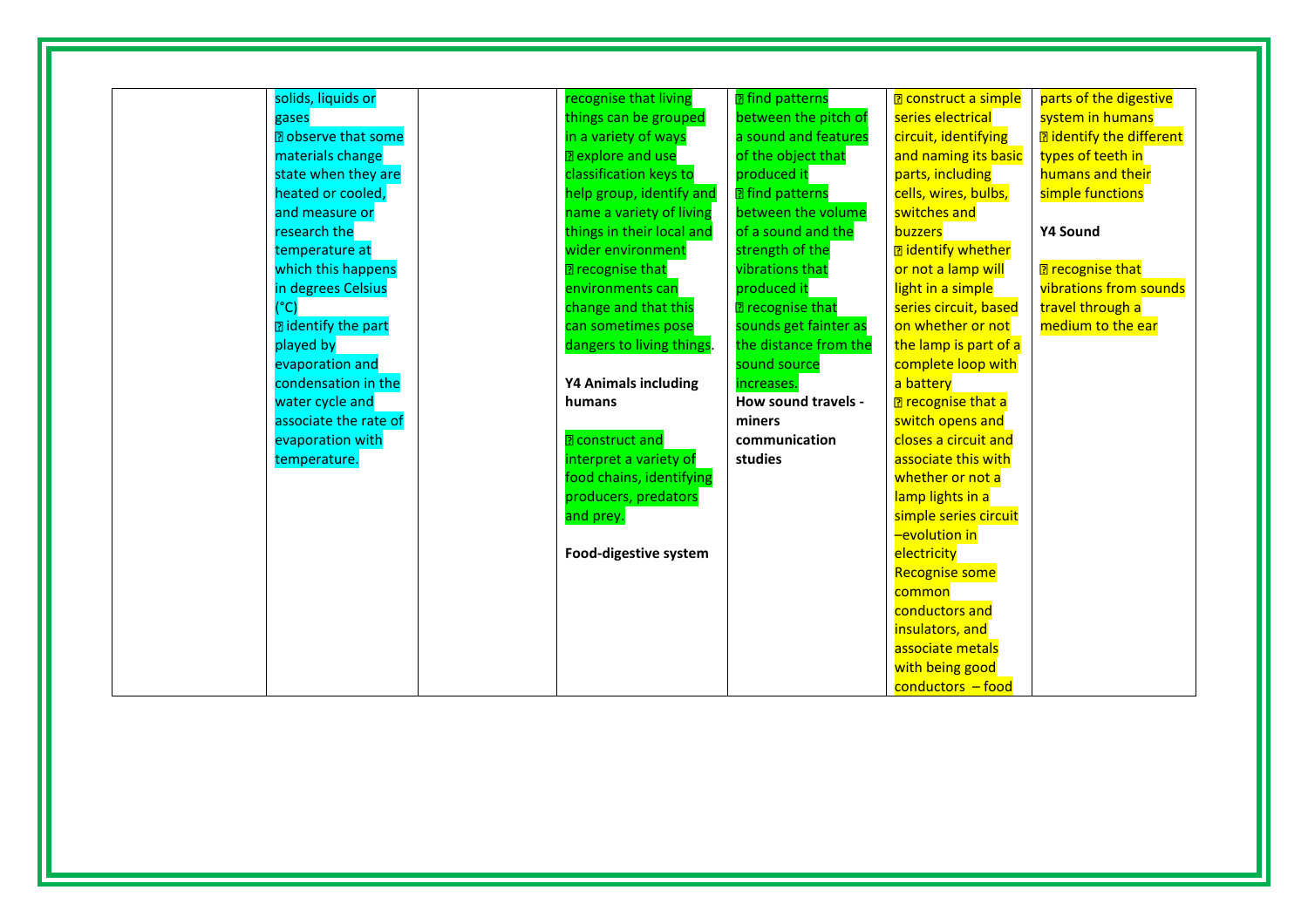## **Working Scientifically – Statutory Requirements Y3/4**

During years 3 and 4, pupils should be taught to use the following practical scientific methods, processes and skills through the teaching of the programme of study content:

asking relevant questions and using different types of scientific enquiries to answer them

D setting up simple practical enquiries, comparative and fair tests

making systematic and careful observations and, where appropriate, taking accurate measurements using standard units, using a range of equipment, including thermometers and data loggers

gathering, recording, classifying and presenting data in a variety of ways to help in answering questions

recording findings using simple scientific language, drawings, labelled diagrams, keys, bar charts, and tables

reporting on findings from enquiries, including oral and written explanations, displays or presentations of results and conclusions

using results to draw simple conclusions, make predictions for new values, suggest improvements and raise further questions

identifying differences, similarities or changes related to simple scientific ideas and processes

using straightforward scientific evidence to answer questions or to support their findings.

| <b>YEAR 3</b> | <b>Y3 Magnetism</b>      | <b>Y3 Rocks, fossils</b> | <b>Y3 Rocks, fossils and</b>  | <b>Y3 Light and</b>           | <b>Y3 Animals</b>      |
|---------------|--------------------------|--------------------------|-------------------------------|-------------------------------|------------------------|
|               |                          | and soils                | soils                         | shadows                       | including humans       |
|               | <b>Z</b> compare how     |                          |                               |                               |                        |
|               | things move on           | <b>D</b> compare and     | <b>T</b> recognise that soils | <b>Z</b> notice that light is | <b>R</b> identify that |
|               | different surfaces       | group together           | are made from rocks           | reflected from                | animals, including     |
|               | <b>Inotice that some</b> | different kinds of       | and organic matter. -         | surfaces                      | humans, need the       |
|               | forces need contact      | rocks on the basis       | mining: tin, arsenic,         | <b>T</b> recognise that       | right types and        |
|               | between two              | of their                 | copper                        | shadows are formed            | amount of              |
|               | objects, but             | appearance and           |                               | when the light from a         | nutrition, and that    |
|               | magnetic forces can      | simple physical          |                               | light source is blocked       | they cannot make       |
|               | act at a distance        | properties               |                               | by a solid object             | their own food;        |
|               | <b>Dobserve how</b>      | $\square$ describe in    |                               | <b>I</b> find patterns in the | they get nutrition     |
|               | magnets attract or       | simple terms how         |                               | way that the size of          | from what they eat     |
|               | repel each other and     | fossils are formed       |                               | shadows change.               | <b>D</b> identify that |
|               | attract some             | when things that         |                               |                               | humans and some        |
|               |                          |                          |                               |                               |                        |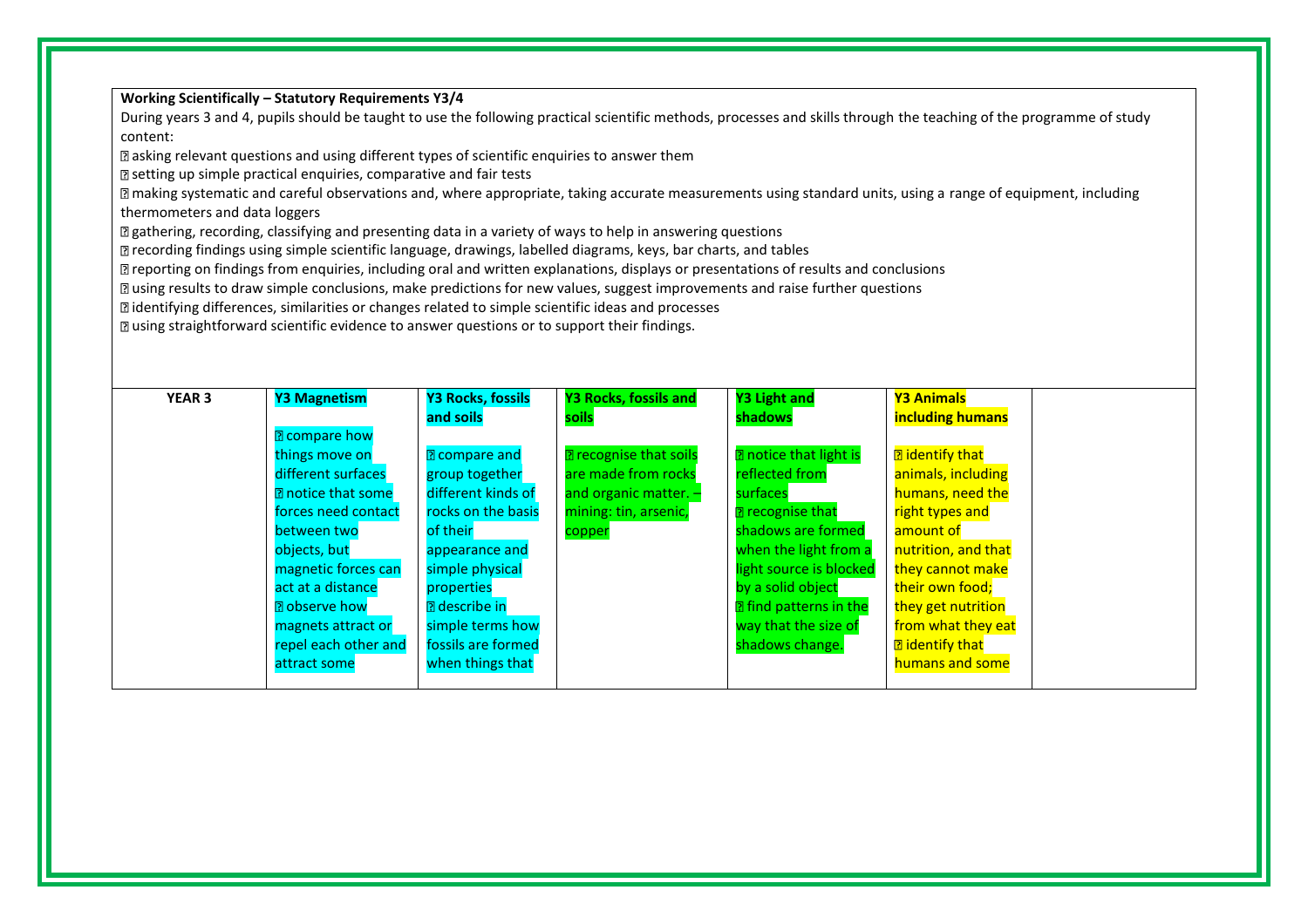| materials and not        | have lived are          |  | other animals have  |  |
|--------------------------|-------------------------|--|---------------------|--|
| others                   | trapped within          |  | skeletons and       |  |
| <b>Z</b> compare and     | rock                    |  | muscles for         |  |
| group together a         |                         |  | support, protection |  |
| variety of everyday      |                         |  | and movement.       |  |
| materials on the         | Y3 Light and            |  |                     |  |
| basis of whether         | shadows                 |  |                     |  |
| they are attracted to    |                         |  |                     |  |
| a magnet, and            | <b>Z</b> recognise that |  |                     |  |
| identify some            | they need light in      |  |                     |  |
| magnetic materials       | order to see things     |  |                     |  |
| a describe magnets       | and that dark is        |  |                     |  |
| as having two poles      | the absence of          |  |                     |  |
| <b>D</b> predict whether | light                   |  |                     |  |
| two magnets will         | <b>T</b> recognise that |  |                     |  |
| attract or repel each    | light from the sun      |  |                     |  |
| other, depending on      | can be dangerous        |  |                     |  |
| which poles are          | and that there are      |  |                     |  |
| facing.                  | ways to protect         |  |                     |  |
|                          | their eyes              |  |                     |  |
| Y3 Plants                |                         |  |                     |  |
|                          |                         |  |                     |  |
| <b>Didentify and</b>     |                         |  |                     |  |
| describe the             |                         |  |                     |  |
| functions of different   |                         |  |                     |  |
| parts of flowering       |                         |  |                     |  |
| plants: roots,           |                         |  |                     |  |
| stem/trunk, leaves       |                         |  |                     |  |
| and flowers              |                         |  |                     |  |
| <b>Z</b> explore the     |                         |  |                     |  |
| requirements of          |                         |  |                     |  |
| plants for life and      |                         |  |                     |  |
| growth (air, light,      |                         |  |                     |  |
| water, nutrients         |                         |  |                     |  |
| from soil, and room      |                         |  |                     |  |
| to grow) and how         |                         |  |                     |  |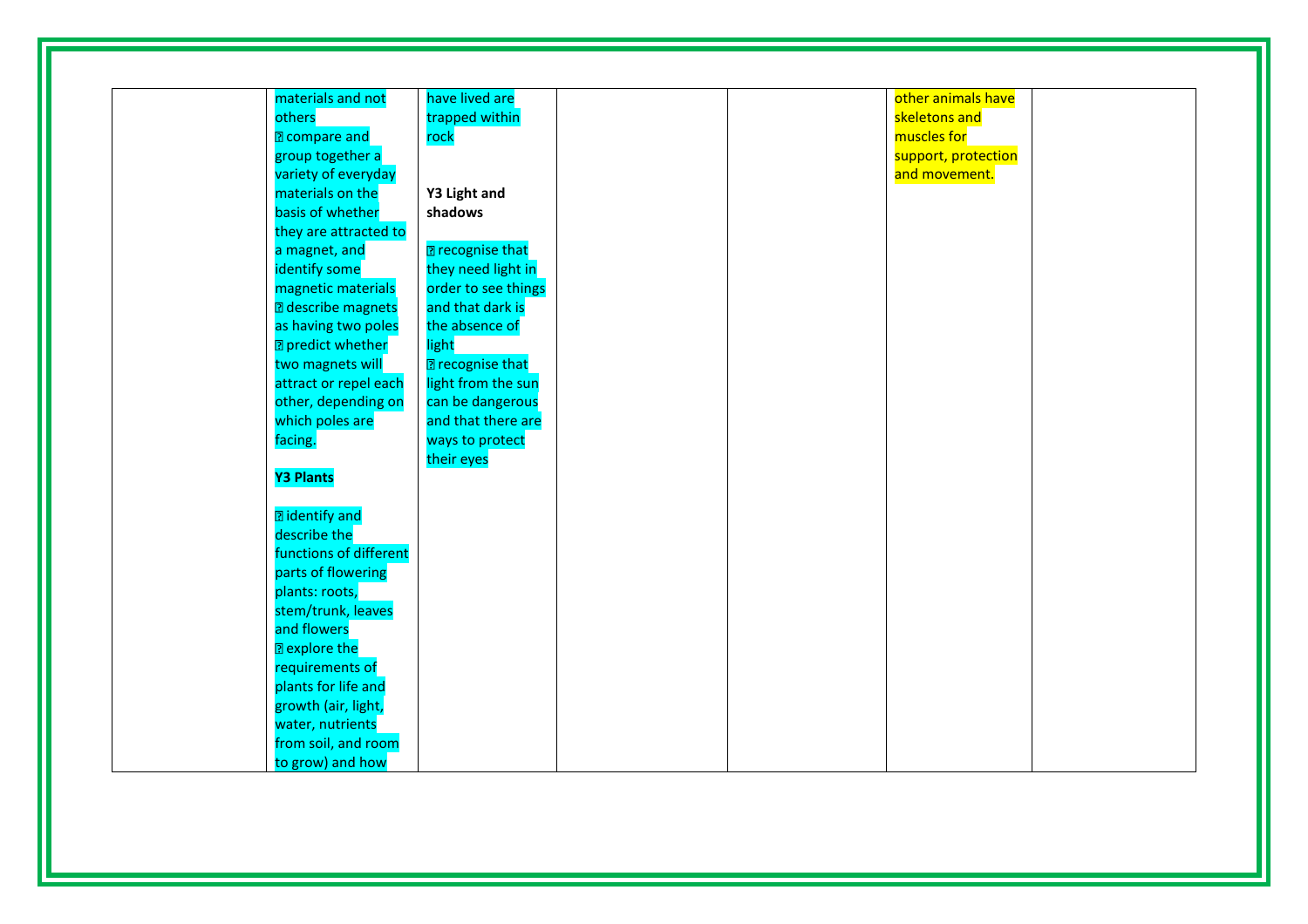|               | they vary from plant<br>to plant<br><b>I</b> investigate the way<br>in which water is<br>transported within<br>plants<br>a explore the part<br>that flowers play in<br>the life cycle of<br>flowering plants,<br>including pollination,<br>seed formation and<br>seed dispersal.                                                                                                                                     |                                                                                        |                                                                                                                                                                                                                                                                                                                                                       |                                                                                                                                                                                                                                                                      |                                                                                                                                                                                   |                                                                                                                                                                                                                                                                                                                                                                                                                                                     |
|---------------|----------------------------------------------------------------------------------------------------------------------------------------------------------------------------------------------------------------------------------------------------------------------------------------------------------------------------------------------------------------------------------------------------------------------|----------------------------------------------------------------------------------------|-------------------------------------------------------------------------------------------------------------------------------------------------------------------------------------------------------------------------------------------------------------------------------------------------------------------------------------------------------|----------------------------------------------------------------------------------------------------------------------------------------------------------------------------------------------------------------------------------------------------------------------|-----------------------------------------------------------------------------------------------------------------------------------------------------------------------------------|-----------------------------------------------------------------------------------------------------------------------------------------------------------------------------------------------------------------------------------------------------------------------------------------------------------------------------------------------------------------------------------------------------------------------------------------------------|
| <b>YEAR 2</b> | <b>Everyday materials</b><br>- and their uses<br><b>Shaping materials</b><br><b>Didentify and</b><br>compare the<br>suitability of a<br>variety of everyday<br>materials, including<br>wood, metal, plastic,<br>glass, brick, rock,<br>paper and cardboard<br>for particular uses<br><b>I</b> find out how the<br>shapes of solid<br>objects made from<br>some materials can<br>be changed by<br>squashing, bending, | <b>Electricity</b><br>Construct a simple<br>circuit to light a<br>bulb<br>Add a switch | <b>Animals and humans.</b><br><b>Exercise, nutrition,</b><br>reproduction<br><b>I</b> find out about and<br>describe the basic<br>needs of animals,<br>including humans, for<br>survival (water, food<br>and air)<br>describe the<br>importance for humans<br>of exercise, eating the<br>right amounts of<br>different types of food,<br>and hygiene. | <b>Plants</b><br>Seeds, bulbs, and<br>plants<br><b>Dobserve and</b><br>describe how seeds<br>and bulbs grow into<br>mature plants<br><b>T</b> find out and<br>describe how plants<br>need water, light and<br>a suitable<br>temperature to grow<br>and stay healthy. | <b>Animals and</b><br>humans.<br><b>Exercise, nutrition,</b><br>reproduction<br><b>Z</b> notice that<br>animals, including<br>humans, have<br>offspring which<br>grow into adults | <b>Living things and their</b><br>habitats<br><b>B</b> explore and compare<br>the differences<br>between things that<br>are living, dead, and<br>things that have never<br>been alive<br><b>E</b> identify that most<br>living things live in<br>habitats to which they<br>are suited and describe<br>how different habitats<br>provide for the basic<br>needs of different<br>kinds of animals and<br>plants, and how they<br>depend on each other |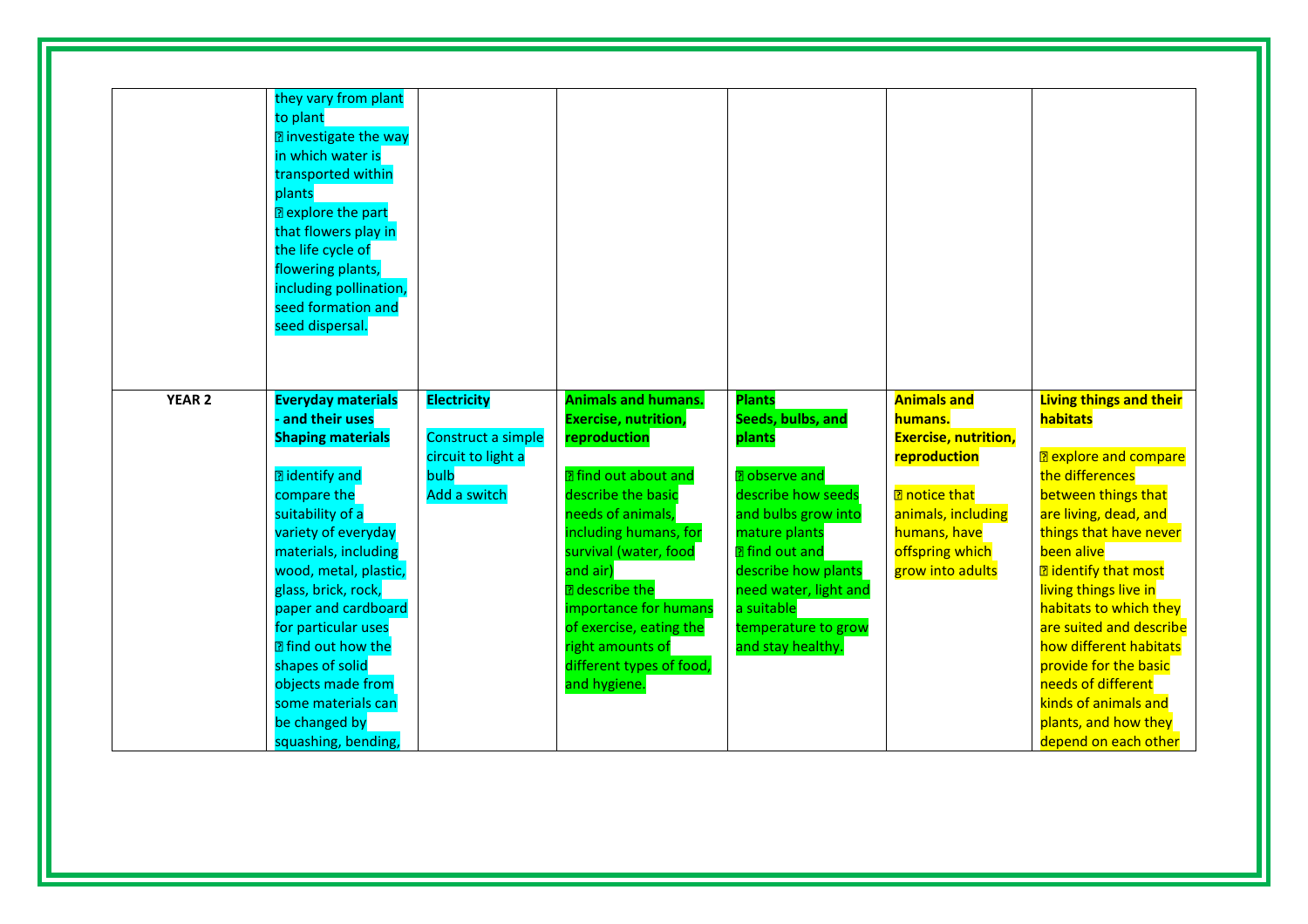|                                                                                                                                             | twisting and                                                                                                                                                                                                                                                                                               |                                          |                         |                                               |                                      | <b>a</b> identify and name a               |
|---------------------------------------------------------------------------------------------------------------------------------------------|------------------------------------------------------------------------------------------------------------------------------------------------------------------------------------------------------------------------------------------------------------------------------------------------------------|------------------------------------------|-------------------------|-----------------------------------------------|--------------------------------------|--------------------------------------------|
|                                                                                                                                             | stretching.                                                                                                                                                                                                                                                                                                |                                          |                         |                                               |                                      | variety of plants and                      |
|                                                                                                                                             |                                                                                                                                                                                                                                                                                                            |                                          |                         |                                               |                                      | animals in their                           |
|                                                                                                                                             |                                                                                                                                                                                                                                                                                                            |                                          |                         |                                               |                                      | habitats, including                        |
|                                                                                                                                             |                                                                                                                                                                                                                                                                                                            |                                          |                         |                                               |                                      | micro-habitats                             |
|                                                                                                                                             |                                                                                                                                                                                                                                                                                                            |                                          |                         |                                               |                                      | <b>D</b> describe how                      |
|                                                                                                                                             |                                                                                                                                                                                                                                                                                                            |                                          |                         |                                               |                                      | animals obtain their                       |
|                                                                                                                                             |                                                                                                                                                                                                                                                                                                            |                                          |                         |                                               |                                      | food from plants and                       |
|                                                                                                                                             |                                                                                                                                                                                                                                                                                                            |                                          |                         |                                               |                                      | other animals, using                       |
|                                                                                                                                             |                                                                                                                                                                                                                                                                                                            |                                          |                         |                                               |                                      | the idea of a simple                       |
|                                                                                                                                             |                                                                                                                                                                                                                                                                                                            |                                          |                         |                                               |                                      | food chain, and                            |
|                                                                                                                                             |                                                                                                                                                                                                                                                                                                            |                                          |                         |                                               |                                      | identify and name                          |
|                                                                                                                                             |                                                                                                                                                                                                                                                                                                            |                                          |                         |                                               |                                      | different sources of                       |
|                                                                                                                                             |                                                                                                                                                                                                                                                                                                            |                                          |                         |                                               |                                      | food.                                      |
|                                                                                                                                             | During years 1 and 2, pupils should be taught to use the following practical scientific methods, processes and skills through the teaching of the programme of study<br>asking simple questions and recognising that they can be answered in different ways<br>a observing closely, using simple equipment |                                          |                         |                                               |                                      |                                            |
|                                                                                                                                             | a using their observations and ideas to suggest answers to questions<br>I gathering and recording data to help in answering questions.                                                                                                                                                                     |                                          |                         |                                               |                                      |                                            |
| YEAR 1                                                                                                                                      | <b>Seasonal changes</b>                                                                                                                                                                                                                                                                                    | <b>Everyday</b>                          | <b>Seasonal changes</b> | <b>Everyday materials</b>                     | <b>Seasonal changes</b>              | <b>Animals</b>                             |
|                                                                                                                                             |                                                                                                                                                                                                                                                                                                            | materials                                |                         |                                               |                                      | <b>Identify and name</b>                   |
|                                                                                                                                             | <b>Dobserve changes</b>                                                                                                                                                                                                                                                                                    |                                          | <b>Dobserve changes</b> | distinguish between                           | <b>Dobserve changes</b>              | some common                                |
|                                                                                                                                             | across the four                                                                                                                                                                                                                                                                                            | a describe the                           | across the four seasons | an object and the                             | across the four                      | animals. Know their                        |
|                                                                                                                                             | seasons                                                                                                                                                                                                                                                                                                    | simple physical                          | a observe and describe  | material from which it                        | seasons                              | structure.                                 |
|                                                                                                                                             | <b>Dobserve and</b>                                                                                                                                                                                                                                                                                        | properties of a                          | weather associated      | is made                                       | <b>Dobserve and</b>                  | <b>a</b> identify and name a               |
|                                                                                                                                             | describe weather                                                                                                                                                                                                                                                                                           | variety of everyday                      | with the seasons and    | a identify and name a                         | describe weather                     | variety of common                          |
|                                                                                                                                             | associated with the                                                                                                                                                                                                                                                                                        | materials                                | how day length varies.  | variety of everyday                           | associated with the                  | animals including fish,                    |
| Working Scientifically - Statutory Requirements Y1/2<br>content:<br><b>D</b> performing simple tests<br><b>Didentifying and classifying</b> | seasons and how day<br>length varies.                                                                                                                                                                                                                                                                      | <b>D</b> compare and<br>group together a |                         | materials, including<br>wood, plastic, glass, | seasons and how<br>day length varies | amphibians, reptiles,<br>birds and mammals |